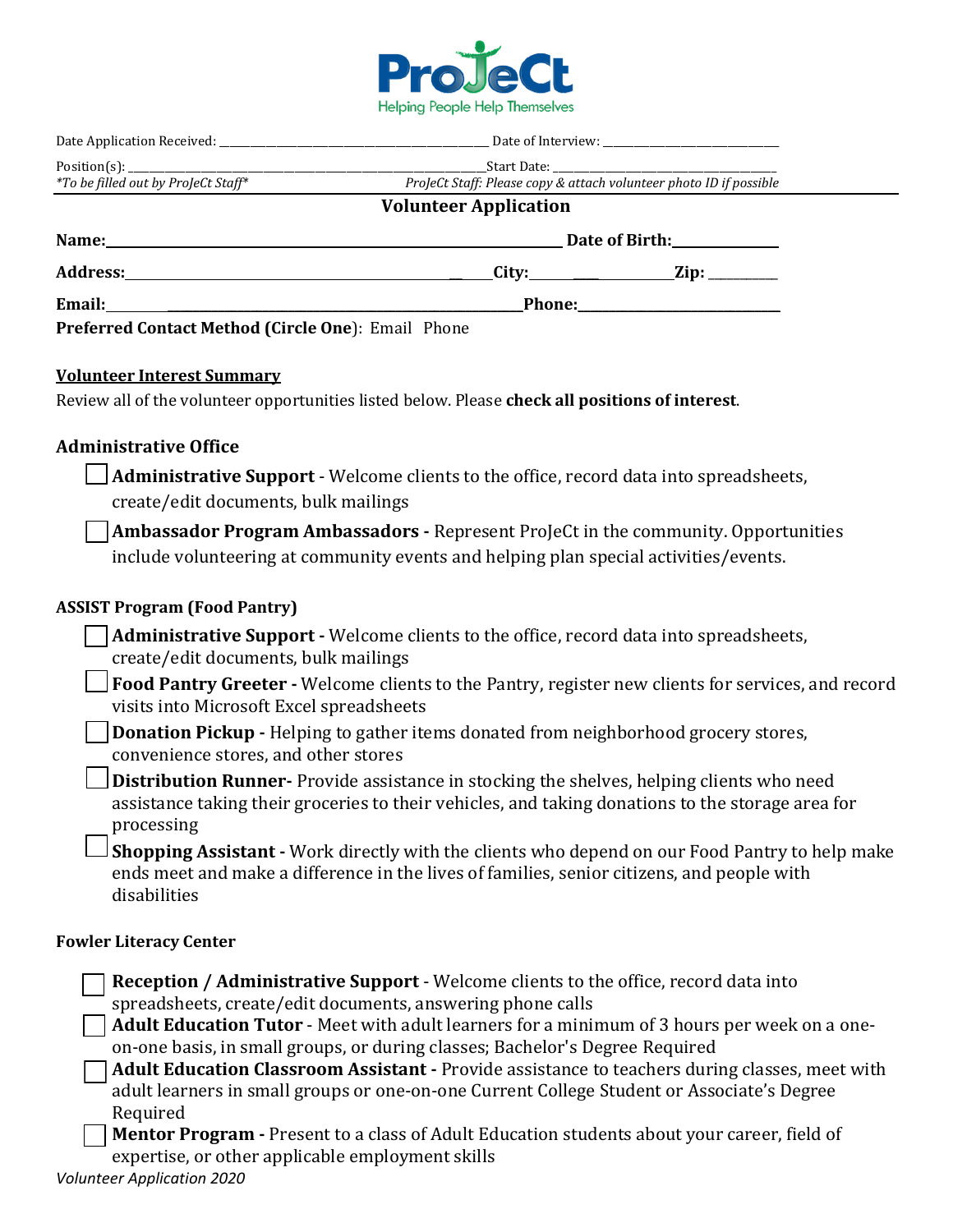

**Grounds/Gardening -** Maintain the community garden by seeding, planting, weeding, and harvesting; assist with upkeep of garden

# **Volunteer Type**

 $\bigcup$  General

 $\bigcirc$  Re-Employability

AARP

Community Service

College Student

# **Availability**

| <b>Sunday</b> | <b>Monday</b> | Tuesday | Wednesday | <b>Thursday</b> | Friday     | <b>Saturday</b> |
|---------------|---------------|---------|-----------|-----------------|------------|-----------------|
| A.M.          | A.M.          | A.M.    | A.M.      | A.M.            | A.M.       | A.M.            |
| to            | to            | to      | tο        | to              | 5<br>_to პ | to ∠            |
| P.M.          | P.M.          | P.M.    | P.M.      | P.M.            | P.M.       | P.M.            |
| to            | t٥            | to      | tο        | to              | to         |                 |

# **Are you available on short notice?** Yes/No

Weekend volunteer hours are rare. Regular volunteer opportunities occur Mondays-Fridays from 8:30am-4:30pm and Mondays-Thursdays from 6:15-8:45pm.

# **Computer Skills** *(Check all that apply):*

Data Entry Microsoft Word Microsoft Excel Microsoft Outlook Microsoft Access Microsoft PowerPoint Microsoft Office 365 Other:

**Certifications** *(Check highest level attained)*:

◯ No Diploma

High School Diploma

Technical/Business

Associate's Degree

 $\bigcirc$  Bachelor's Degree

 $\bigcirc$  Master's Degree

Doctorate

Field of Study: \_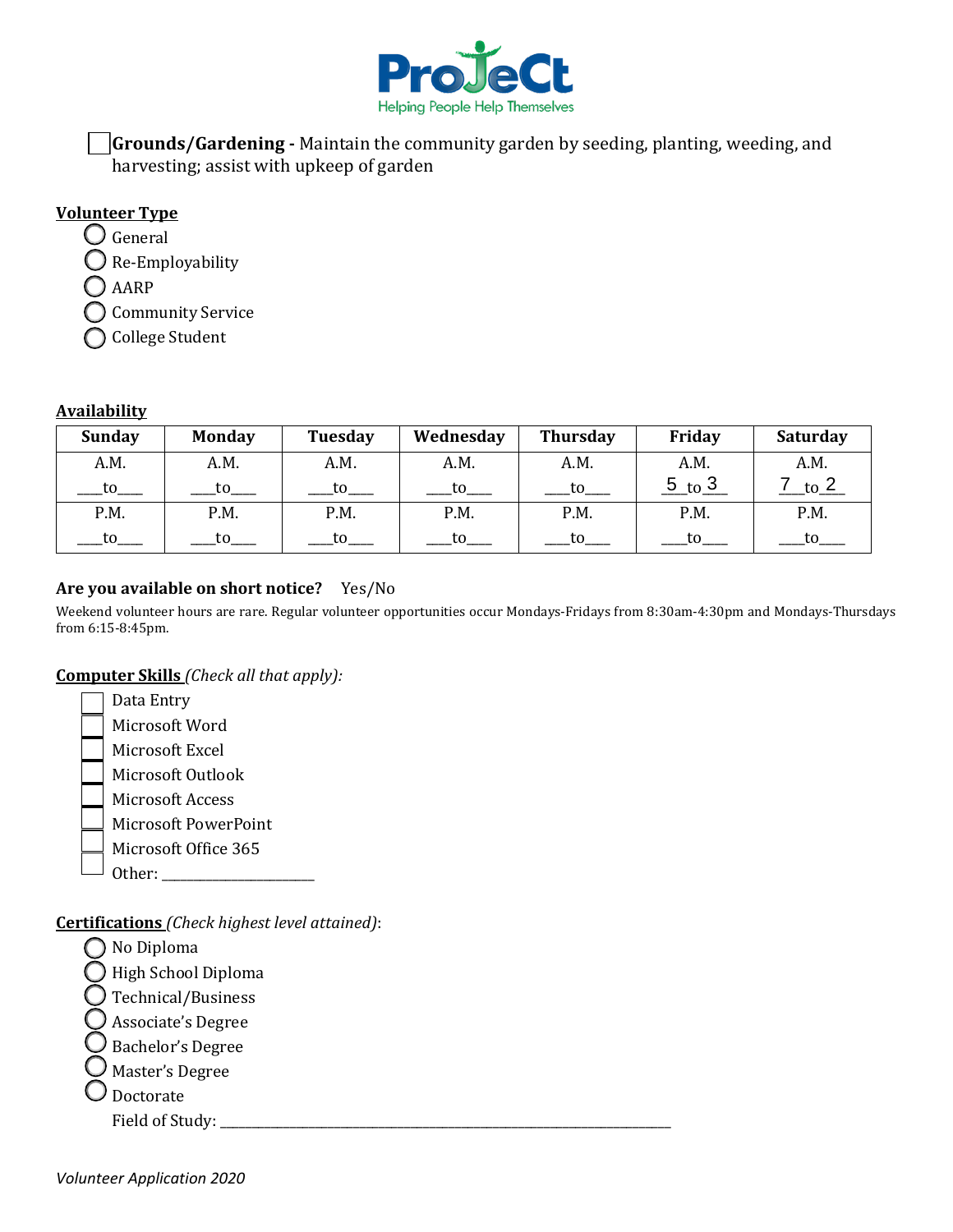

# **Clearances** *(Check any that apply)*:

| PA Child Abuse / Date:             |
|------------------------------------|
| PA Criminal History /Date: _       |
| $\Box$ FBI Fingerprint Check Date: |

# **Volunteer Tutor Preferences**

*If you are interested in being a volunteer tutor, please check the areas of interest below.* Assignment

| One-on-One          |
|---------------------|
| Group               |
| Classroom Assistant |

Subjects:

- Reading/Writing Math English Language
- Social Studies
- Science

# **Learner Level Preference**

Basic Education:

Levels 0-4 (beginner reading skills)

Levels 5-8 (reading comprehension)

 $\bigcirc$  GED: Reading and Math skills at a high school-level study

# **English Language Learner:**

Beginner

 $\bigcup$  Intermediate

Advanced

# **Emergency Contacts**

| <b>Name</b> | Relationship | <b>Cell Phone</b> | <b>Home Phone</b> |
|-------------|--------------|-------------------|-------------------|
|             |              |                   |                   |
|             |              |                   |                   |
|             |              |                   |                   |

**Vehicle Registration** *Parking permits for ProJeCt sites are required for volunteers*

Make/model/year of vehicle: \_\_\_\_\_\_\_\_\_\_\_\_\_\_\_\_\_\_\_\_\_\_\_\_\_\_\_\_\_\_\_\_\_\_License Number \_\_\_\_\_\_\_\_\_\_\_\_\_\_\_\_\_\_\_\_\_\_\_\_\_\_\_\_\_\_\_\_\_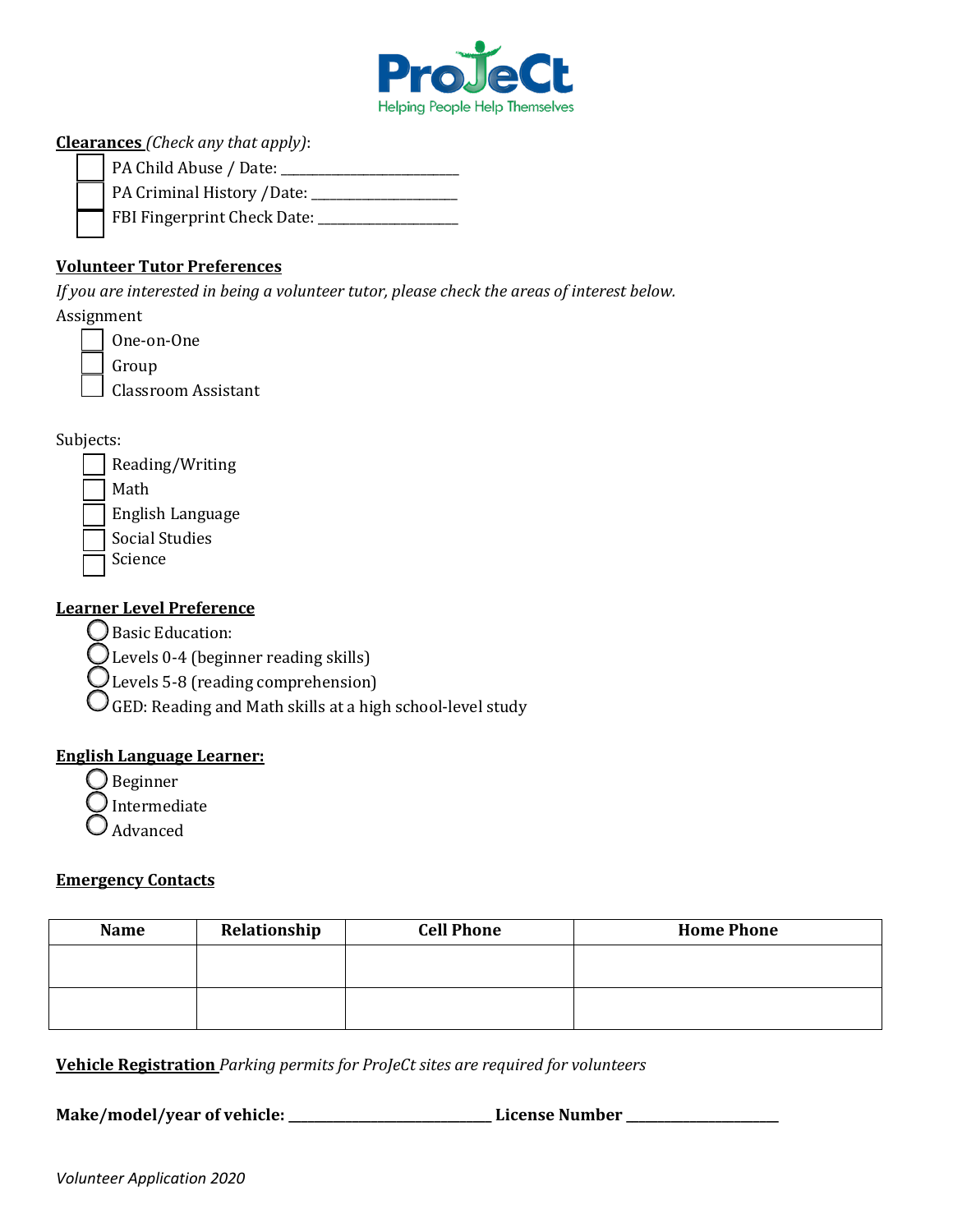

#### **Volunteer Acceptance Agreement**

I understand that as a volunteer, I will offer my services with a clear understanding that there will be no monetary compensation. I will readily accept training and supervision by staff and strive to be prompt and regular in my service. I will observe all of the rules and regulations of ProJeCt of Easton and will not divulge any confidential information that I see or hear during my volunteer service. I understand that a volunteer assignment is conditional upon my performance, satisfaction with assignment and continued need for the service. I further acknowledge that ProJeCt of Easton is not liable for any damages or injury incurred during my volunteer assignments and relationship with the organization. I may be asked to complete a Child Abuse History Clearance, Criminal Record Check, and/or an FBI Fingerprint Background.

| $\sim$<br><b>Sigi</b> | _________ | -- |
|-----------------------|-----------|----|
|-----------------------|-----------|----|

### **Media Release Agreement**

By signing below, I agree to grant to ProJeCt of Easton and its authorized representatives permission to record in writing, on photography film, video tape or digital pictures my participation in any ProJeCt of Easton's services. I further agree that any or all of the material may be used, in any form, as part of any newsletter, promotional materials, publicity, social media, submission to newspapers or other media/public outlet, and is authorized for use without payment of fees, royalties, special credit or other compensation.

Signature: \_\_\_\_\_\_\_\_\_\_\_\_\_\_\_\_\_\_\_\_\_\_\_\_\_\_\_\_\_\_\_\_\_\_\_\_\_Printed Name: \_\_\_\_\_\_\_\_\_\_\_\_\_\_\_\_\_\_\_\_\_\_\_\_\_\_\_\_\_\_\_\_\_\_\_\_\_\_\_\_Date: \_\_\_\_\_\_\_\_\_\_\_\_\_\_\_

### **Nondiscrimination Statement**

ProJeCt prohibits discrimination on the bases of race, color, national origin, age, disability, sex, gender identity, religion, reprisal, and where applicable, political beliefs, marital status, familial or parental status, sexual orientation, or all or part of an individual's income is derived from any public assistance program, or protected genetic information in employment or in any program or activity conducted or funded by ProJeCt. (Not all prohibited bases will apply to all programs and/or employment activities.) These activities include, but are not limited to, hiring and firing of staff, selection of volunteers and vendors, and provision of services. We are committed to providing an inclusive and welcoming environment for all members of our staff, clients, volunteers, subcontractors, vendors, and clients.

### **Statement of Confidentiality**

The confidentiality of our clients and their circumstances is of the utmost importance to us. Anyone who shares knowledge gained through work as a volunteer will be asked to forfeit their position. This agency guarantees complete confidentiality to its consumers and program participants to the full extent allowed by state and federal law. Confidentiality may be broken only under the following circumstances:

- There is a risk of death or bodily injury that might be avoided by breaching confidentiality.
- A court orders information to be released or testimony previously held to be confidential to be given.
- The information indicates a violation of the law, whether local, state or federal.